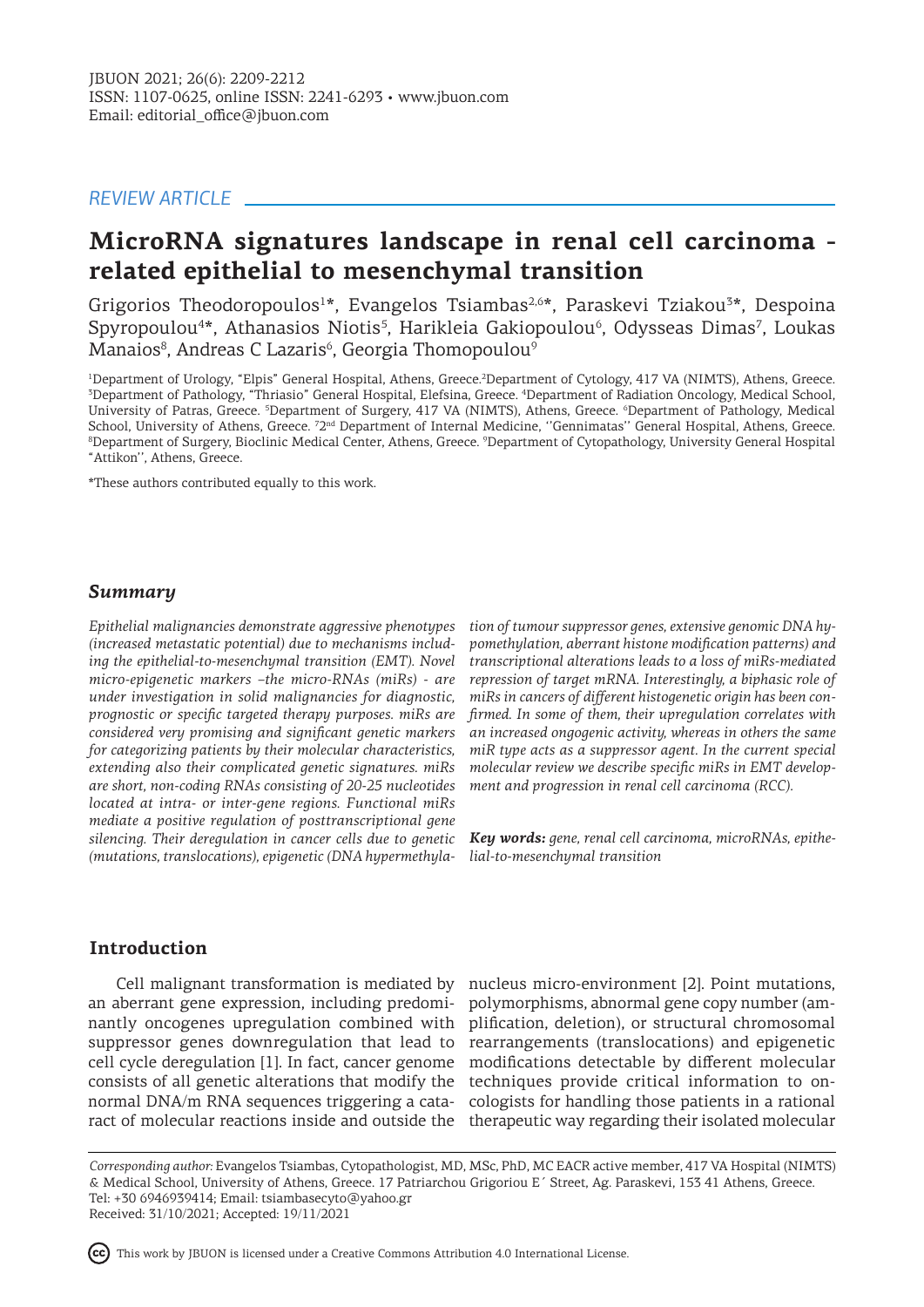landscape [3]. Quite recently, micro-RNAs (miRs) are considered novel significant markers for categorizing patients based on their molecular characteristics extending their genetic signatures. In the current molecular review, we explored the role and described specific miRs implicated in epithelial-tomesenchymal transition (EMT) development and progression in renal cell carcinoma (RCC).

### **miRs: structure and function**

MiRs demonstrate an increasing interest for understanding their role in cancer and also in handling patients via targeted therapeutic agents [4]. miRs are short, non-coding RNA molecules consisting of 20-25 nucleotides located at intra- or intergene regions [5]. RNA polymerase II is responsible for their transcription. Initially, pri-miRNAs are reformed to pre- miRs followed by a maturation process. In the nucleus, the RNase III enzyme Drosha complex provides release of the pre-miRs to the cytoplasm where the final single-stranded mature miR is produced [6]. Functional miRs mediate a positive regulation of posttranscriptional gene silencing. MiRNA deregulation in cancer cells due to genetic (mutations, translocations), epigenetic (DNA hypermethylation of tumour suppressor genes, extensive genomic DNA hypomethylation, aberrant histone modification patterns) and transcriptional alterations leads to a loss of miR-mediated repression of target mRNA [7-9]. Interestingly, a biphasic role of miRs in cancers of different histogenetic origin has been detected. In some of them, their upregulation seems to correlate with increased ongogenic activity, whereas in others the same miRNA type acts as a suppressor agent (miRNA 29 in hepatocellular carcinoma and lung cancer, miRNA 26a in lung and breast lung cancer, respectively) [10,11]. Mirs deregulation has been detected to be implicated in a variety of carcinomas including thyroid, esophageal, Epstein-Barrrelated nasopharyngeal carcinoma, or hepatocellular [12-15]. Understanding biogenesis, maturation and functional aspects of miRNAs we realize that their transcriptional-expression profile should be a useful molecular tool for typing and classifying subgroups of patients with the same histopathological cancer, as well as targeting specific genes and modifying the corresponding response rates to specific inhibition molecules [16].

# **Epithelial-to-mesenchymal transition**  referred miR-155-5p - mediated activity, its over-**(EMT) phenomenon**

Carcinogenesis is a multi-step procedure comprising a broad spectrum of genetic (chromosome and *in vivo*. The crucial role of miR-155-5p in RCC

JBUON 2021; 26(6): 2210

and gene structural/numerical aberrations) and epigenetic (DNA methylation, histone modifications, and specific micro-genetic non-coding markers deregulation) alterations. Additionally, epithelial malignancies demonstrate aggressive phenotypes (increased metastatic potential) due to mechanisms including the EMT). EMT phenomenon is based on a combination of intra-extra-cellular modifications that enhance cell adhesion disruption, and also focal cell/tissue transformation to a mesenchymal phenotype [17]. EMT is implicated in metastatic process by releasing cancer cell migration/ invasion, and also by inducing proliferation and suppressing apoptotic mechanisms. Concerning epithelial malignancies- including RCC-E cadherin/ catenin complex -involved also in EMT- releases tumor metastasis mechanisms increasing also the stage of disease. Based on these alterations, specific agents such as calcitriol (vitamin D3, an active form of vitamin D) seems to suppress E-cadherin downregulation in RCCs [18]. For these reasons it is involved in elevated rates of malignant tumor relapse and decreased responses to targeted or chemotherapeutic strategies.

## **MiRs landscape in RCC - related EMT**

RCC is an aggressive malignancy with increased frequency worldwide. Exposed metastatic potential at the time of diagnosis leads the corresponding patients to poor prognosis and survival rates [19]. RCC comprises a variety of pathological entities that arise from the corresponding epithelia. Clear cell RCC covers 60-70% of all RCCs, whereas papillary and chromophobe histopathological subtypes are referred to the rest of them [20]. Among epigenetic mechanisms that seem to interfere with EMT development and progression in RCC, deregulation of miRs has a central role. Concerning the impact of specific miRs' deregulation in RCC, molecular analyses have revealed a landscape of these markers that enhance EMT progression and metastasis. MiR-155-5p represents a significant micro-genetic marker that is involved in epithelial malignant transformation and immune response rates [21]. Overexpression of miR-155-5p is correlated to apoptosis-inducing factor downregulation suppressing the apoptotic process. This alteration induces progression and recurrence of the malignancy in the corresponding patients [22]. In conjunction to the previous activation was associated with decreased E-cadherin expression providing the eligible substrate for EMT progression in renal cancer cells *in vitro*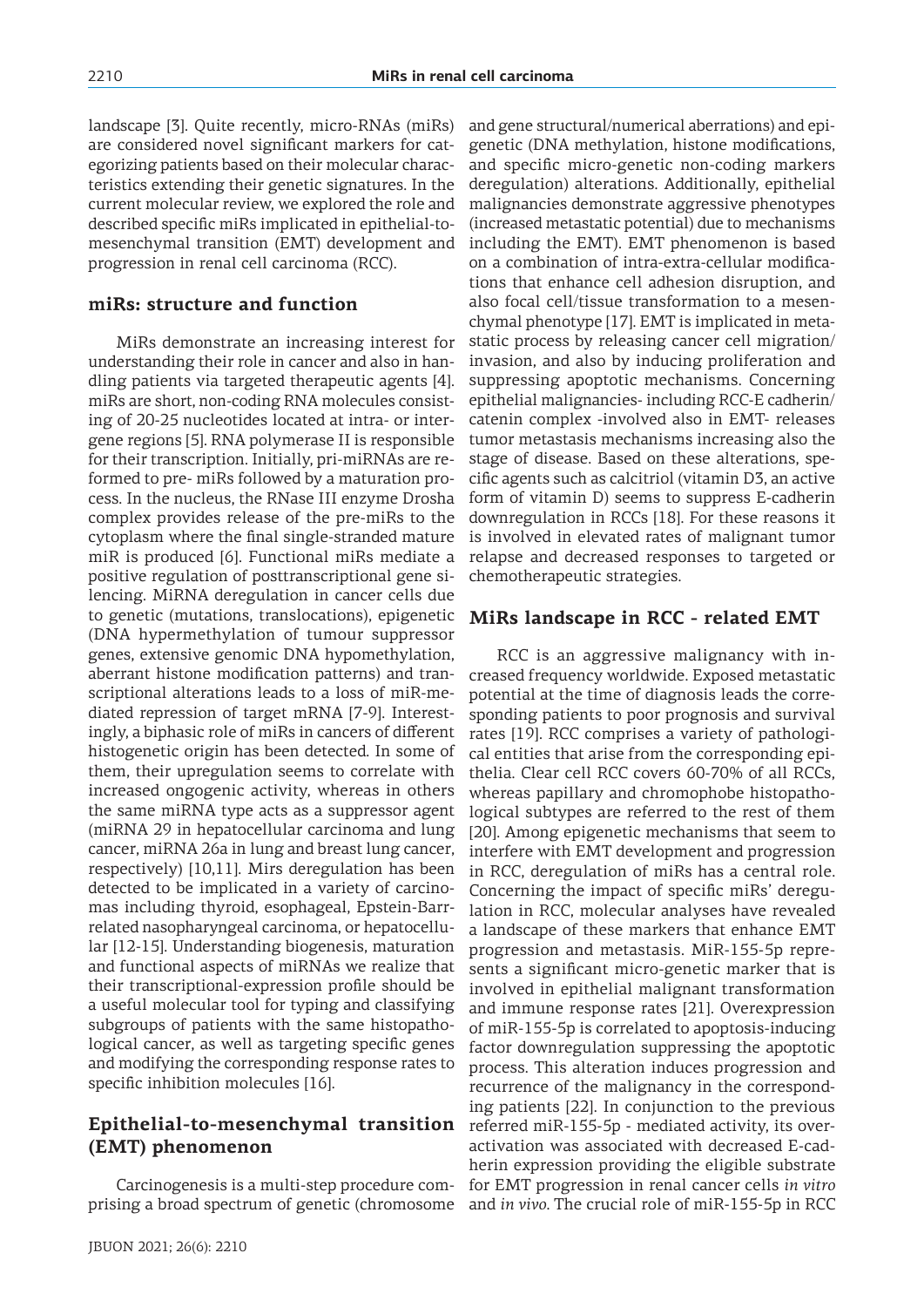

**Figure 1.** miRs that affect E-cadherin expression patterns in RCC (clear cell histotype). The molecule combined with N-cadherin, vimentin is critically involved in EMT progression. **a:** E-cadherin overexpression. **b:** Low expression of the molecule (DAB-based brown membranous staining pattern, original magnification 100x). MiR-155-5p (red) is frequently overexpressed in RCCs, whereas other miRs such as miR-200-a/b and miR-194-5p (green) -acting as suppressor factors - lose their expression and activity in RCC the first and in nephroblastoma the second, respectively (RCC: renal cell carcinoma, EMT: epithelial-to-mesenchymal transition, DAB: diaminobenzidine-tetrahydrocloride.

aggressive phenotypes is under investigation. Almost recently, a molecular study showed the existence of a unique pathway involved in EMT development and progression in these malignancies. Interaction between miR-155-5p and lncTCL6 is responsible for EMT progression and the corresponding lncTCL6-miR-155-Src/Akt pathway is overactivated in RCCs [23].

In conclusion, the previously referred and other similar molecular analyses suggest that miRs should be considered potentially reliable biomarkers for discriminating RCC patients at the basis of micro-genetic signatures, explaining in part differences in biological behaviour and response rates to specific targeted regimens. Involvement of deregulated miRs in RCC development and progression is a very promising topic of research especially for this role in modifying expression of EMT- related molecules [24,25] (Figure 1).

#### **Conflict of interests**

The authors declare that the research was conducted in the absence of any commercial or financial relationships that could be construed as a potential conflict of interest.

#### **References**

- Schlessinger J. Cell Signaling by Receptor Tyrosine Kinases. Cell 2000;103:211-25.
- 2. Polyak K, Haviv I,Campbell IG. Co-evolution of tumor cells and their microenvironment. Trends Genet 2009;25:30-8.
- 3. Albertson DG, Collins C, McCormick F, Gray JW. Chromosome aberrations in solid tumours. Nat Genet 2003;34:369-76.
- 4. Jansson MD, Lund AH. MicroRNA and cancer. Mol Oncol 2012;6:590-610.
- 5. Bartel DP. MicroRNAs: target recognition and regulatory functions. Cell 2009;136:215-33.
- 6. Saj A, Lai EC. Control of microRNA biogenesis and transcription by cell signaling pathways. Curr Opin Genet Develop 2011;21:504-10.
- 7. Lee Y, Kim M, Han J. MicroRNA genes are transcribed by RNA polymerase II. EMBO J 2004;23:4051-60.
- Krek A, Grun D, Poy MN. Combinatorial microRNA target predictions. Nat Genet 2005;37:495-500.
- 9. Mishra PJ, Mishra PJ, Banerjee D, Bertino JR. MiRSNPs or MiR-polymorphisms, new players in microRNA mediated regulation of the cell: introducing microRNA pharmacogenomics. Cell Cycle 2008;7:853-8.
- 10. Gebeshuber CA, Zatloukal K, Martinez J. miR-29a suppresses tristetraprolin, which is a regulator of epithelial polarity and metastasis. EMBO Rep 2009;10:400-5.
- 11. Liu, B, Wu X, Liu B. MiR-26a enhances metastasis potential of lung cancer cells via AKT pathway by targeting PTEN. Biochim Biophys Acta 2012;1822:1692- 1704.
- 12. Mastronikolis N, Tsiambas E, Roukas D et al. Micro-RNAs signatures in papillary thyroid carcinoma. JBUON 2020;25:2144-6.
- 13. Tsounis D, Stavrakis I, Niotis T, Tsiambas E. Micro-